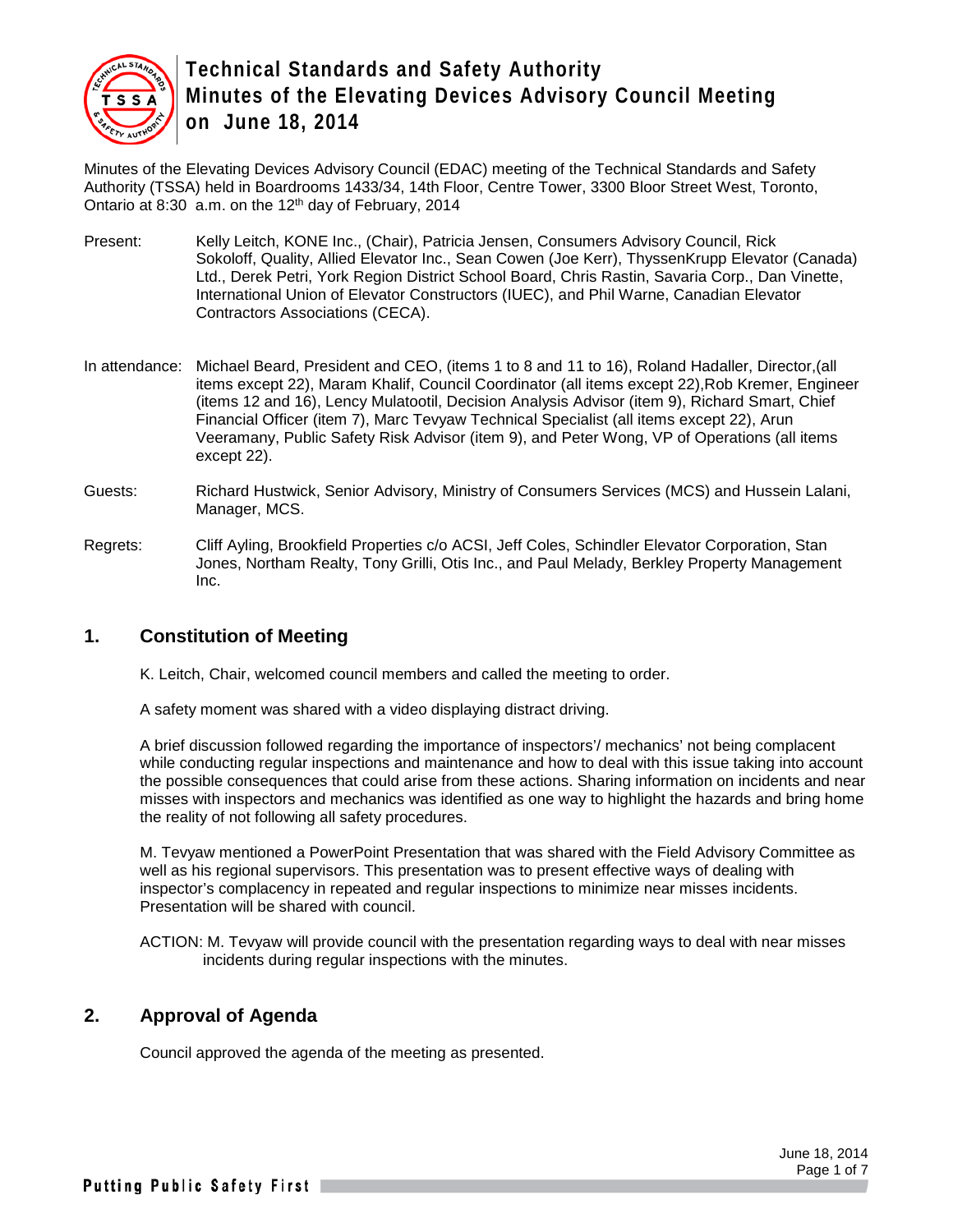

### **3. Approval of the Minutes**

Council members approved the minutes of the February 12, 2014 meeting as drafted, as being a true and correct record of that meeting.

### **4. Review Action Items from Last Meeting**

R. Hadaller noted that all highlighted action items were completed.

The outstanding items were updated as follows:

- Information regarding user behavior research and public education as it related to the ED Safety Program was postponed until the next meeting in order to provide significant information.
- Information regarding 3" allowance requirement for all apron plates will be updated under item 16 of today's agenda.

## **5. Council Chair's Report**

As part of the advanced materials for this meeting, which forms part of the record of the meeting, council received the Chair's annual report to the President and CEO for 2013/2014, which was treated as read.

The membership changes and the revised matrix of the council were noted. The council's major achievements enclosed in the report were further acknowledged.

## **6. TSSA President and CEO's Report**

As part of the advanced materials for this meeting, members received a report from the President and CEO regarding TSSA's key activities over the last quarter, which was treated as read.

In light of the safety moment presented at the beginning of the meeting, M. Beard further acknowledged the internal changes taking place at TSSA including strong safety messages at all meetings. The success of coordination and response to a recent propane incident was also highlighted.

A council member requested that the safety moment video and other similar information be shared with council. The benefits of sharing similar information and/or videos between TSSA and the industry were noted. TSSA's social media accounts: YouTube, Twitter and Facebook were also noted as a way of keeping apprised of any safety videos being disseminated to the public.

The newly launched Training Centre of Excellence was discussed, especially; how this may help ED Safety Program.

#### **7. Options Paper for Fee Framework**

R. Smart informed council that the option paper was still in progress. He also reminded council that they have seen the presentation of lessons learned since the fee changes that was effective on May 1, 2013. He further highlighted the principles of the fee review framework such as simplification, fairness, transparency and predictability. No changes were made to certifications or registrations in the last fee change cycle as previously communicated.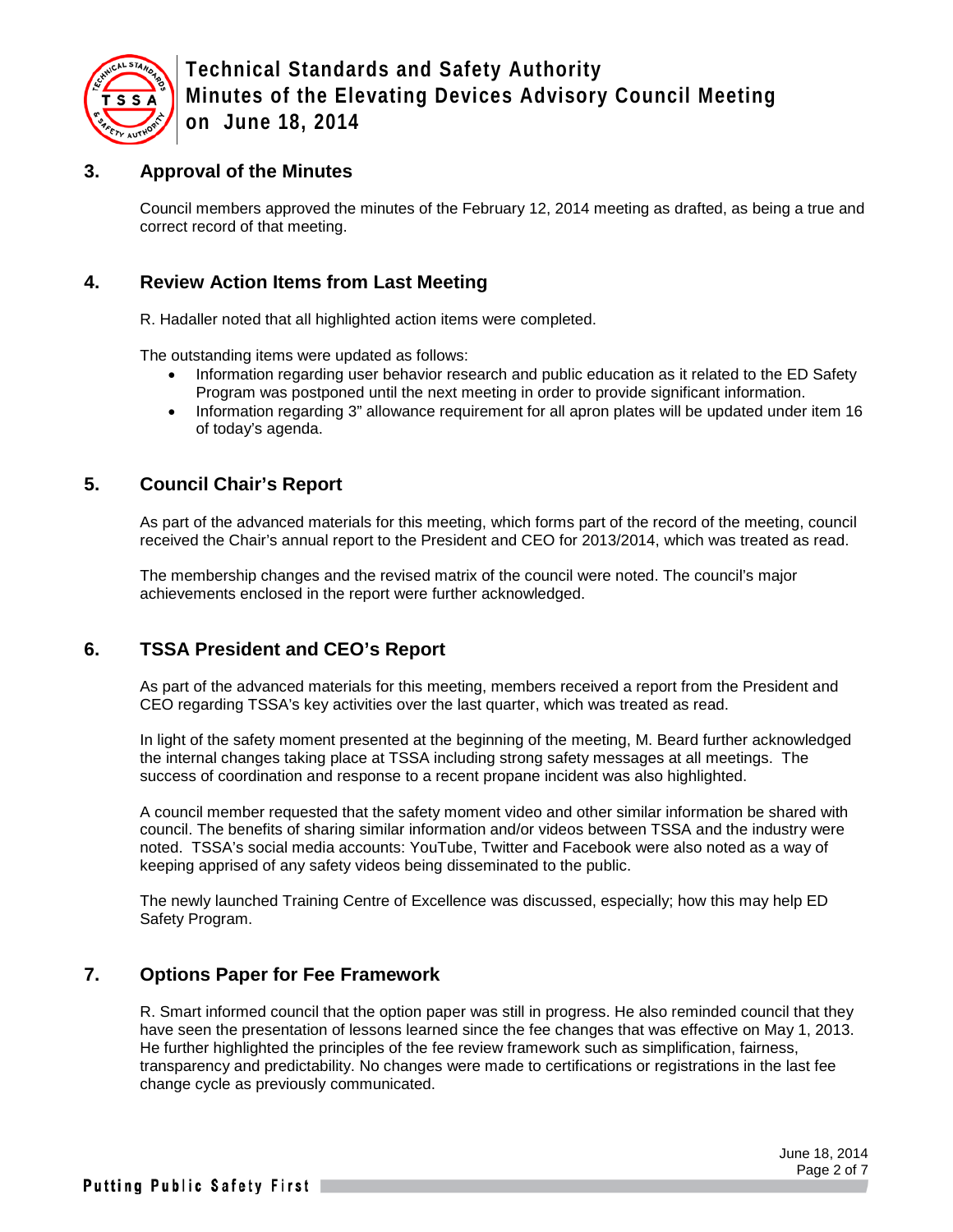

The challenges of the punitive fees and the lack of impact on compliance were thoroughly discussed. Council was reminded that TSSA's goal is to prioritize public safety, not generation of an excessive surplus.

All information being collected regarding the follow-up fee will be incorporated into the fee review and framework moving forward. It was noted that TSSA's Research and Education Department is working with a researcher to analyze how other similar regulatory bodies and organizations conduct their fee reviews in order to broaden the structural changes necessary in developing the option paper for fee review.

In regards to industry's voice and complaints over the follow-up fees, it was noted that there have not been too many specific complaints; most of the complaints were general in nature. It was too early to draw any clear conclusions. Some council members noted the challenges faced by the owners and contractors in regards to the follow-up fees. Declaration of Compliance was noted as being a very effective way to minimize follow up orders of administrative nature.

R. Smart concluded that TSSA was undertaking a new direction of reviewing its enterprise and technology, which will have a great impact on standardization and business platforms. He further informed council that the fee review and framework cycle has been every three years; however, in light of these upcoming technology changes, the fee change effective date may be delayed.

## **8. Ministry of Consumers Services (MCS)**

H. Lalani informed council that due to the election last week; the ministry it is still in "caretaker" mode until a new Cabinet is formed. The ministry will still conduct business as usual but no major decisions on policy will take place.

He acknowledged that the ministry does not receive a lot of complaints regarding elevating devices fee and those received were forwarded to TSSA for follow up. Most of the complaints were focused on maintenance issues versus compliance issues.

Since TSSA's mandate is public safety there was discussion on ways to collaborate with the appropriate organizations for educating the public. Most importantly, correcting the public's perception, TSSA's responsibility for reliable elevators and its extension to MCS.

## **9. Risk Based Scheduling 2 (RBS2)**

With the aid of a PowerPoint presentation, which forms part of the record of the meeting, A. Veeramany and L. Mulatootil presented an update around how RBS is applied in the elevating devices safety program.

The RIDM framework including internal TSSA's policy were presented and discussed. RBS2 as it related to the Periodic Inspections was also presented. The fundamental principles governing how and when to schedule an inspection were highlighted as follows:

- Regulatory requirement shall be interpreted consistently;
- Providing flexibility to accommodate resource availability and business planning;
- Based on operational performance history and/or incident history;
- Establish informed inspection schedules based on the level of estimated operational risk, inherent design deficiencies (if applicable); and
- Determine enforcement decisions based on levels of estimated operational risk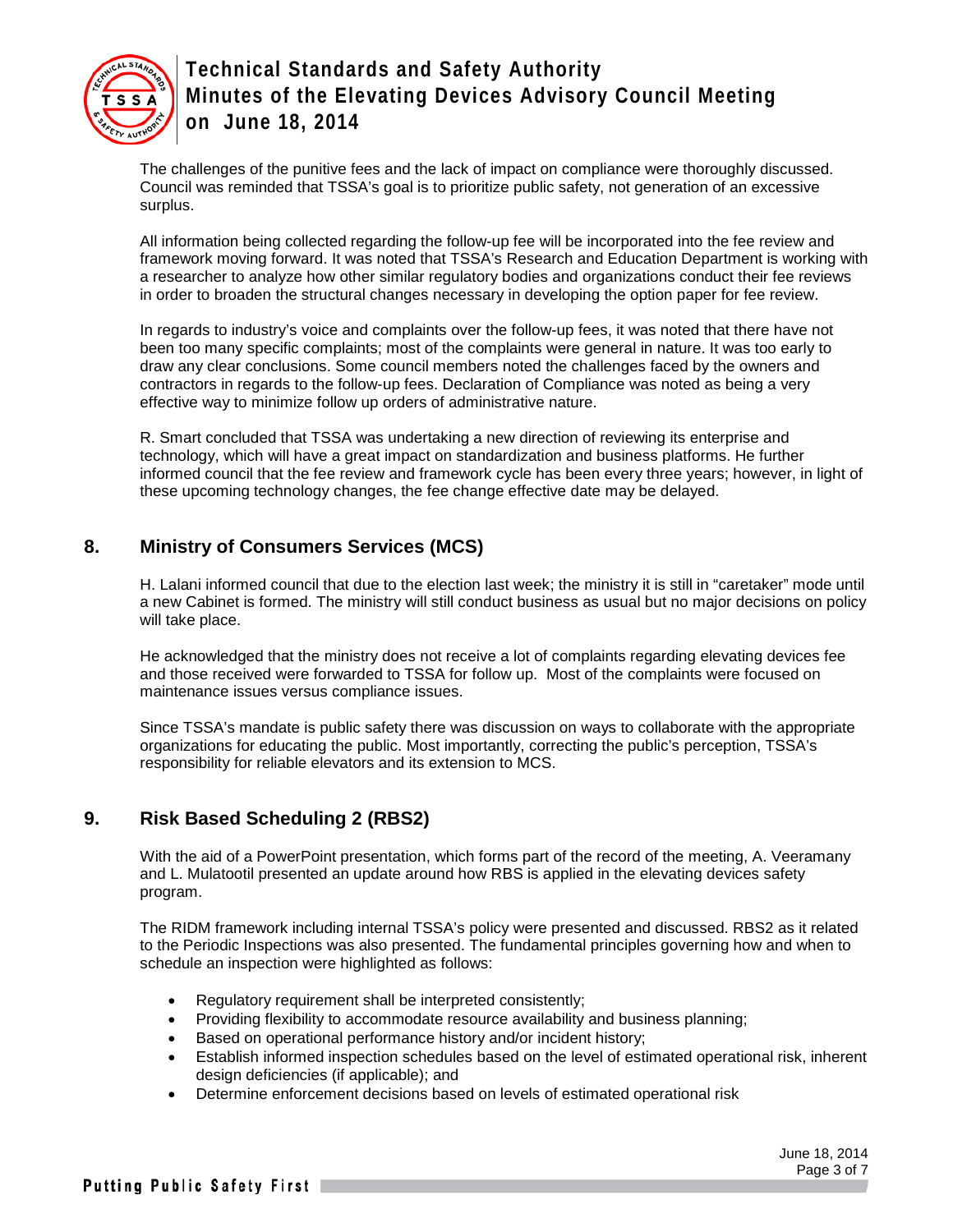

Further details were provided regarding basic model elements of RBS2. The high-risk bins by building type were presented and discussed. Clarifications were provided around how the numbers were captured in each category.

## **10. Elevating Devices Safety and Compliance Report**

With the aid of a PowerPoint presentation, which forms part of the record of the meeting, R. Hadaller presented the ED safety and compliance data.

Discussion ensued around presenting incidents that occurred since the last meeting versus those that had completed investigations since the last meeting. Council requested to have these two distinguished in the reporting, especially, where an investigation was completed and the root cause was determined. Incidents that were reported without information for example a person getting hurt on escalator but not providing a contact information were discussed, specifically on how this may have an impact on incident reporting numbers.

The challenges of differentiating between incidents involving a worker versus the public were also discussed. Incidents involving an employee fall under the jurisdiction of the Ministry of Labour, however, all incidents were accounted for regardless of whether they involved an employee or the public.

The challenges of displaying safety instructions on escalators and moving walks and the challenges of enforcing such behaviors were noted.

## **11. Maintenance Control Program (MCP) Update**

With the aid of a PowerPoint presentation, which forms part of the record of the meeting, M. Tevyaw provided an update on MCP progress and implementation.

General discussions around industry needing ways to amend or tweak existing documents without infringing on the regulations were highlighted. The industry requested guidance around how to establish document maintenance. The principles of record management and utilization of technology were further discussed.

ACTION: The MCP presentation will be sent with the minutes.

#### **12. Priority Safety Issues:**

*Aging Devices and Single Speed Elevators:* R. Kremer provided an update around this topic on behalf of D. Witt. As per last meeting, discussions and feedback received since three Director's Safety Orders addressing leveling via control upgrades to elevators with Single Speed motion control were posted in May 2014. Additionally, a targeted mail will be sent to owners of those devices to alert them to prepare for the changes.

#### **13. Priority Safety Issues:**

*Communication to Owners/Managers:* R. Hadaller informed council that the last communication with owners/managers was sent in January 2014 and another one is scheduled by the end of September. The last communication focused on ways to minimize the follow-up fees and utilize the Declaration of Compliance.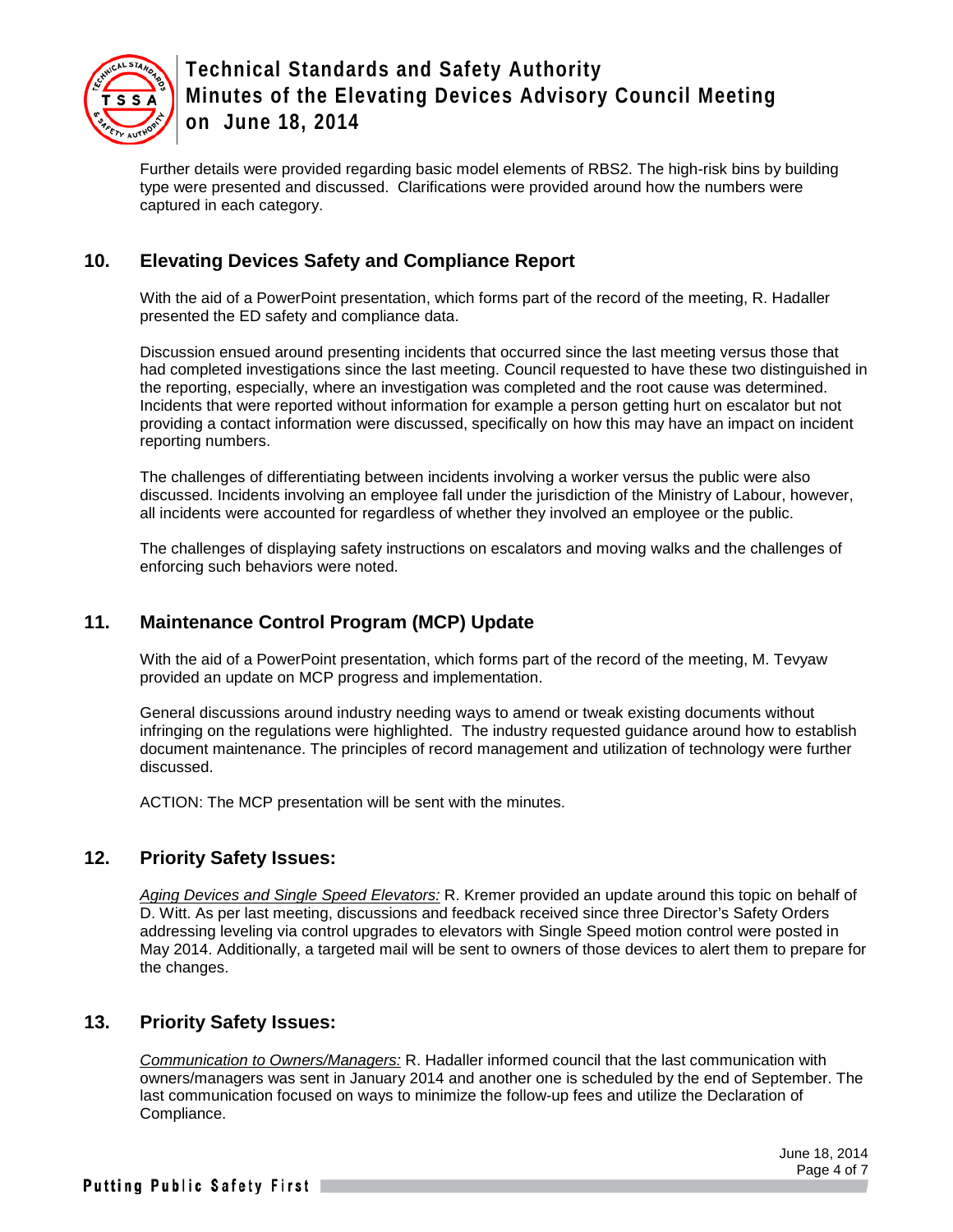

R. Hadaller also advised that a targeted mail reminding the owners of the retrofit requirements for their devices will be sent to the following industry sectors:

- elevators with single speed motor controls
- hydraulic elevators with single bulkhead cylinders
- freight platform lifts, and
- escalators

He also noted that S. Jones representing Building Owners and Managers Association (BOMA) proposed ways to enhance and engage relationships with TSSA (via email sent prior to the meeting). Those proposals will be followed up offline and an update will be provided at the next meeting.

ACTION: Targeted mail out (for retrofit) to be completed by the end of August, owners' communication to be completed by the end of September.

#### **14. Priority Safety Issue:**

*Public Education and awareness:* R. Hadaller informed council that due to the high fatality equivalent number for elevators and the fact that most incidents were based on user behavior, he would be working with the Research and Education Department on finding ways to educate elevator users.

It was also noted that the Consumers Advisory Council was also interested in finding ways to deal with this issue and will discuss it in their meeting scheduled June 26, 2014.

As D. Lisle was not available, this item was deferred to the next meeting for further update.

## **15. Priority Safety Issues: Compliance Rates and Contractors' Data**

R. Hadaller reported to council that the compliance rates were included under item 10 of today's agenda.

*Contractors' Data:* Discussion ensued around providing data to contractors for their specific contractors safety and compliance rates. The need for standardization of this process was identified. Having ecommerce or a web-based search that enables individual contractors to have access to their contractors' data list was recommended. One of the challenges faced was the turnover of contractors and refreshing the data to stay up to date.

Some council members noted that they usually do not receive confirmation when submitting Declaration of Compliance.

ACTION: R. Hadaller to follow up on the process of Declaration of Compliance and confirmation to customers that the Declaration of Compliance has been received and processed by TSSA.

## **16. Engineering Update**

*Director's Order:* As part of the advanced materials for this meeting, which forms part of the record of the meeting, R. Kremer provided a highlight of the last three Director's Orders posted since the last meeting.

*Design Review Turnaround Times:* R. Kremer reported to council that TSSA had met with the National Elevator and Escalator Association (NEEA) on May 2, 2014 to discuss the long turnaround times for registration of design submissions.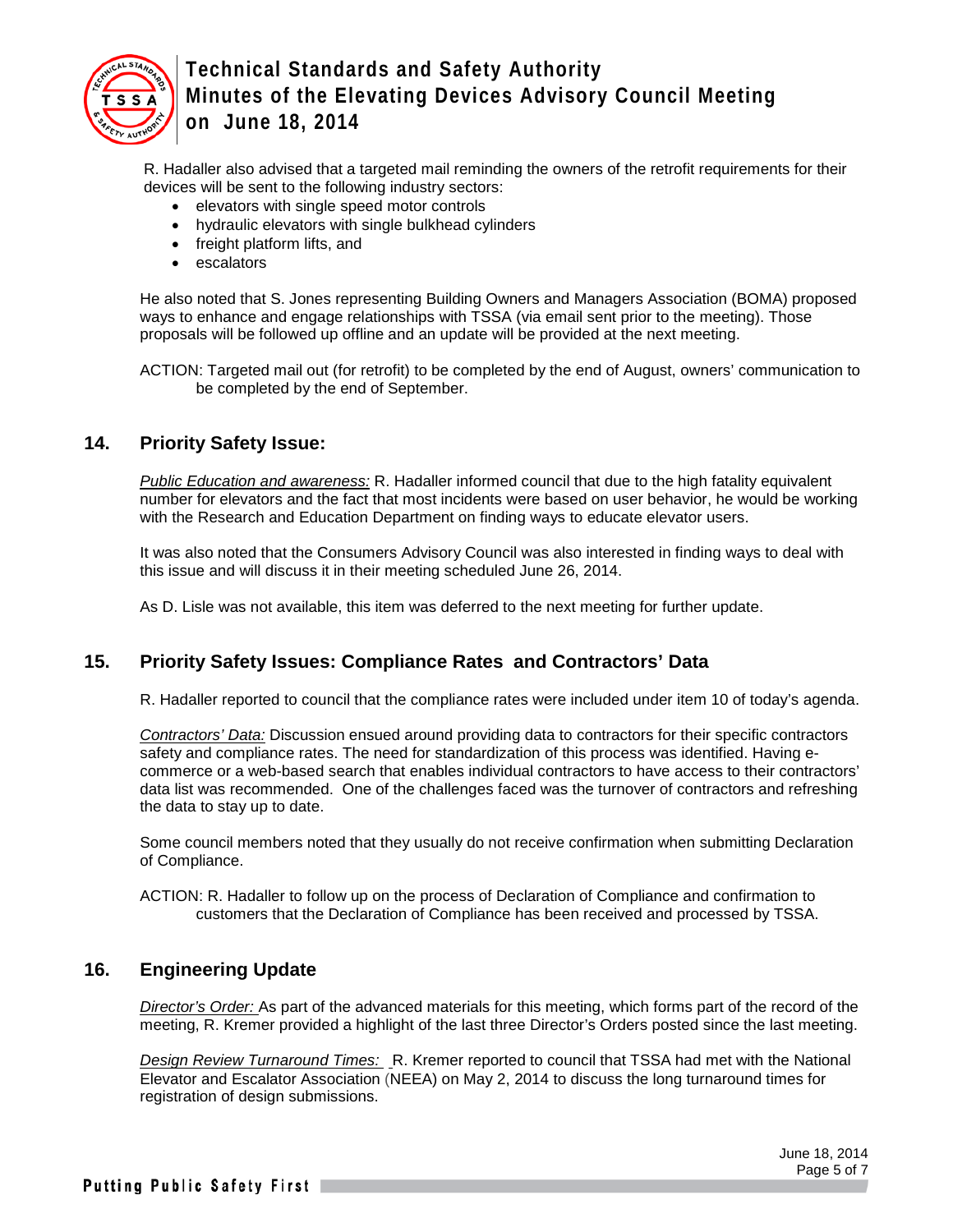

The Elevating Safety Program's goal is to have the turnaround times reduced to four weeks from its status of nine weeks. Short and long-term strategies have been proposed and some have been implemented, such as; increasing the number of administration staff to assist the program. Having an Engineering submission meeting was also proposed and a meeting is scheduled for July 10, 2014 to further discuss the submission process and methods to facilitate faster turnaround times. The program still seeks to hire two Engineers (Mechanical and Electrical) as part of the long-term strategy to resolve this issue.

ACTION: An update on the progress on backlog will be provided at the next EDAC.

## **17. Field Advisory Committee (FAC) Update**

As part of the advanced materials for this meeting, which forms part of the record of the meeting, council received agenda and minutes of the FAC, which was treated as read.

A brief discussion ensued around machine guarding guidelines and the challenges with the Ministry of Labour (MOL) in relation to this area. The issue involves the use of secondary guarding term which is not recognized by MOL. Council requested that this item be followed up at the next FAC meeting and that the task force reconvene to update the machine room equipment guarding guide line.

ACTION: FAC to reconvene the machine room equipment guarding task force.

### **18. Training and Certification Advisory Board (TCAB) Update**

As part of the advanced materials for this meeting, which forms part of the record of the meeting, council received TCAB minutes from May 13, 2014, which was treated as read.

Discussion ensued around expired certifications and ways to share this information with the industry so they can follow up where needed. With consideration of privacy, a list of expired certificate holders will be sent with the minutes.

The challenges of providing training courses for certificate holders were noted. Some of the challenges arose from individuals wanting a specific course, such as; the construction hoist mechanic, however, were required to take the full course for the elevator mechanic. Training providers will only provide training courses if there is enough demand to make it financially viable.

Another issue identified was the safety course that all mechanics in training must complete before they can start work. Training providers will not run the course for one or two individuals, which can cause a delay for new mechanics before they can start work.

Some of the training providers were facing challenges providing their regular curriculums due to their accreditations not being up-to-date.

It was acknowledged that it is important to address the training issues and TCAB to continue discussions on the safety course training shortage.

ACTION: M. Tevyaw will follow up on sharing information on expired certificate holders and a list to be sent to each employer.

## **19. Introduction of TSSA's External Ombudsman**